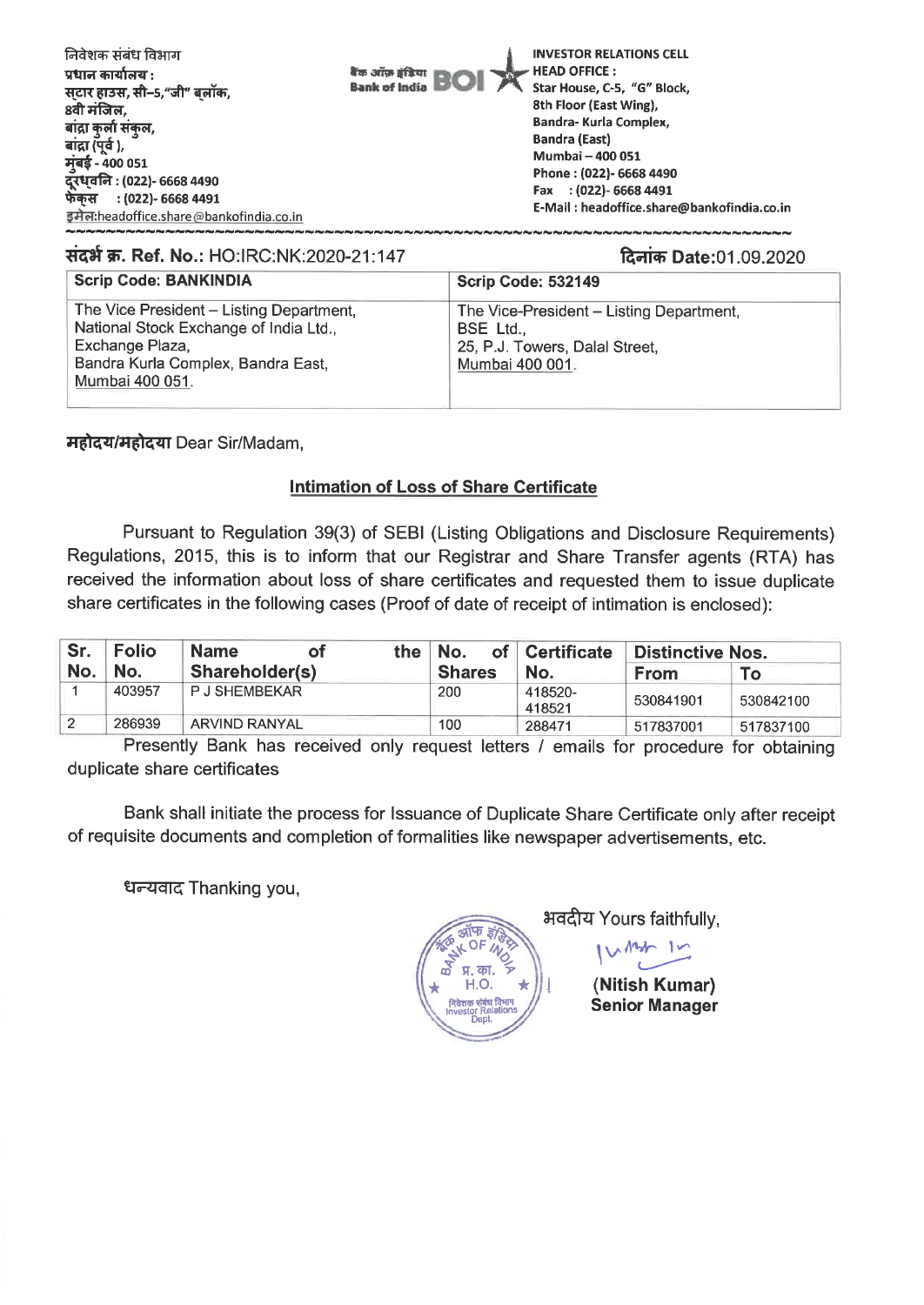$\leftarrow$ 

# [External]Duplicate Share Intimations Received On : 20200831

 $X$  DELETE  $\leftarrow$  REPLY  $\leftarrow$  REPLY ALL  $\rightarrow$  FORWARD ...

bssduplicate@bigshareonline.com Mark as unread Mon 31/08/2020 14:44

To: Rajeev Shatia; Investor Relations Department;

Cc: vijay@bigshareonline.com; jibu@bigshareonline.com; bhagwan@bigshareonline.com;

 $0$  1 attachment

515801.pdf

Caution: This email originated from a source outside Bank of India.

Dear Slr/Ma'am,

Please be informed that in terms of the provisions of the SEBI (LODR) Regulations, 2015, the Company is required to submit information regarding loss of share certificates and issue of duplicate certificates, to the stock exchange within two days of its getting information. Further, the said intimation has to be filed only through the mode of NEAPS filing for NSE and on listing.bseindia.com for BSE and not via hard copy submission.

Accordingly, we are sharing herewith the receipt of the following request for loss of share certificate of the Company by shareholders, to enable you to comply with the said regulatory requirement within the timelines prescribed.

| <b>Client Name</b>              | Cert. No   Dist. No From   Dist. NO. To   Folio No.   Quantity |                  |        |     | Name               |
|---------------------------------|----------------------------------------------------------------|------------------|--------|-----|--------------------|
| BANK OF INDIA - EQUITY   418520 | 530841901                                                      | 530842000        | 403957 | 100 | <b>PJSHEMBEKAR</b> |
| BANK OF INDIA - EQUITY   418521 | 530842001                                                      | 530842100 403957 |        | 100 | <b>PJSHEMBEKAR</b> |

Should you have any queries in respect of the aforesaid instruction kindly revert back.

Regards,

 $\langle$ 

Bigshare Services Pvt. Ltd.

Alert:External Mail! Exercise caution while opening URL/attachment.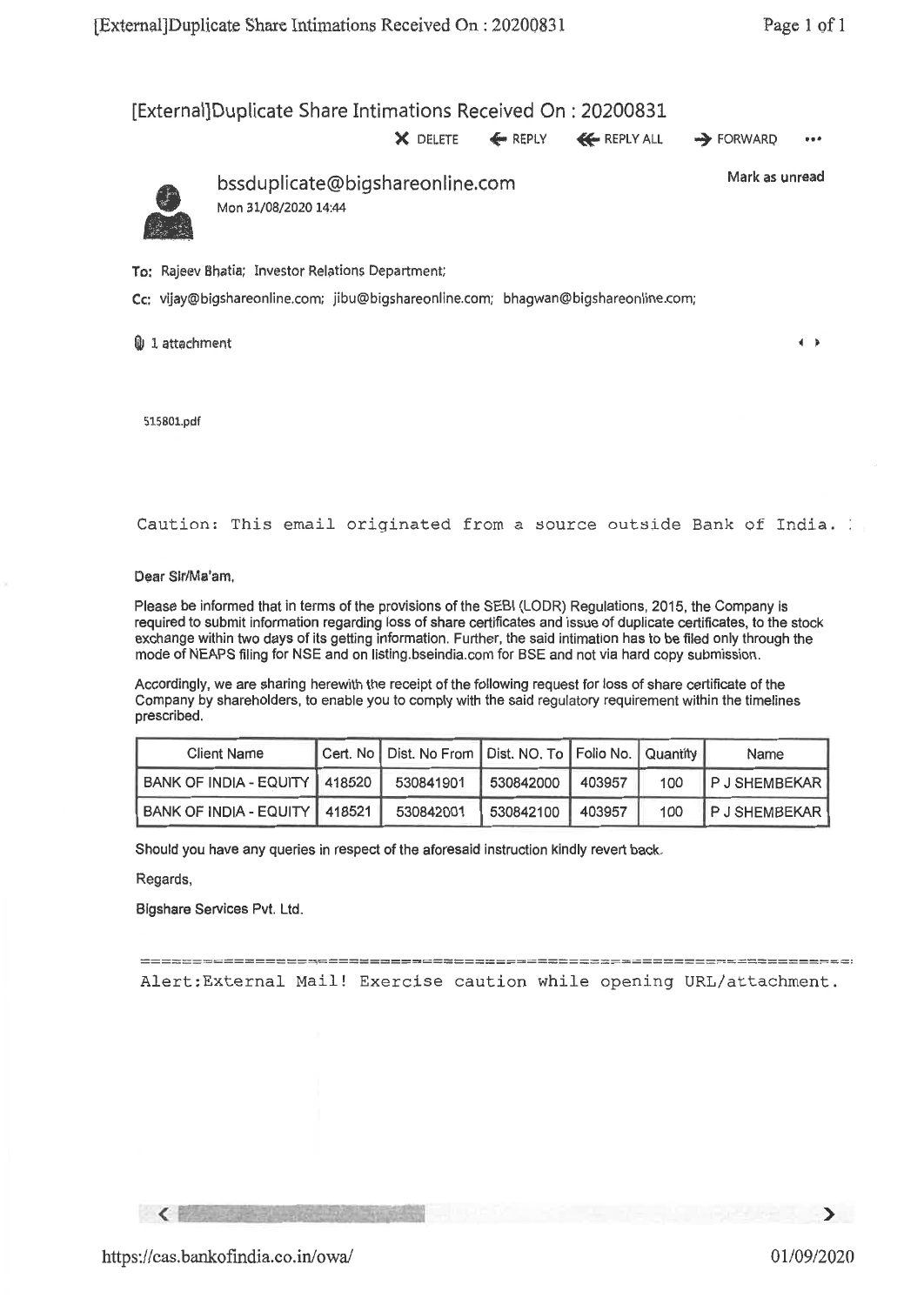= Blue Bird **PAGE NO.:** 198046  $575$  $22/08/202$ Prom PRAMOD SHEMBEKAR  $P. J. SHEMBFERAR$ (30), Vajshnodev, township 515801 R. Park Society  $\beta$ . Jahangierpura  $SURAT-3950$ BIGSHARE SERVICES PY mot  $0992499574$ RECEIVED<br>Subject to Verification  $To$ 21879156 Manager **AUG 2020** are Services Put Ltd Sign Regarding the issue of duplicate  $540$ of Bank of Beate the diplicate certificate issue K of India to me. My foli<br>- is 403957. I have to open a ia to me  $\alpha$ demate account So please issue the dyplicate possile The name as on my pan card is "PRAMOD SHEMBEKA" So please you the duplicate share confidence with the same copy of pan card  $x\mathcal{T}$ Regards is attac tred  $57+h$  $46$  $\mathbb{N}^{\mathbb{D}}$ Hig etter PRAMOD SHEMBEKAR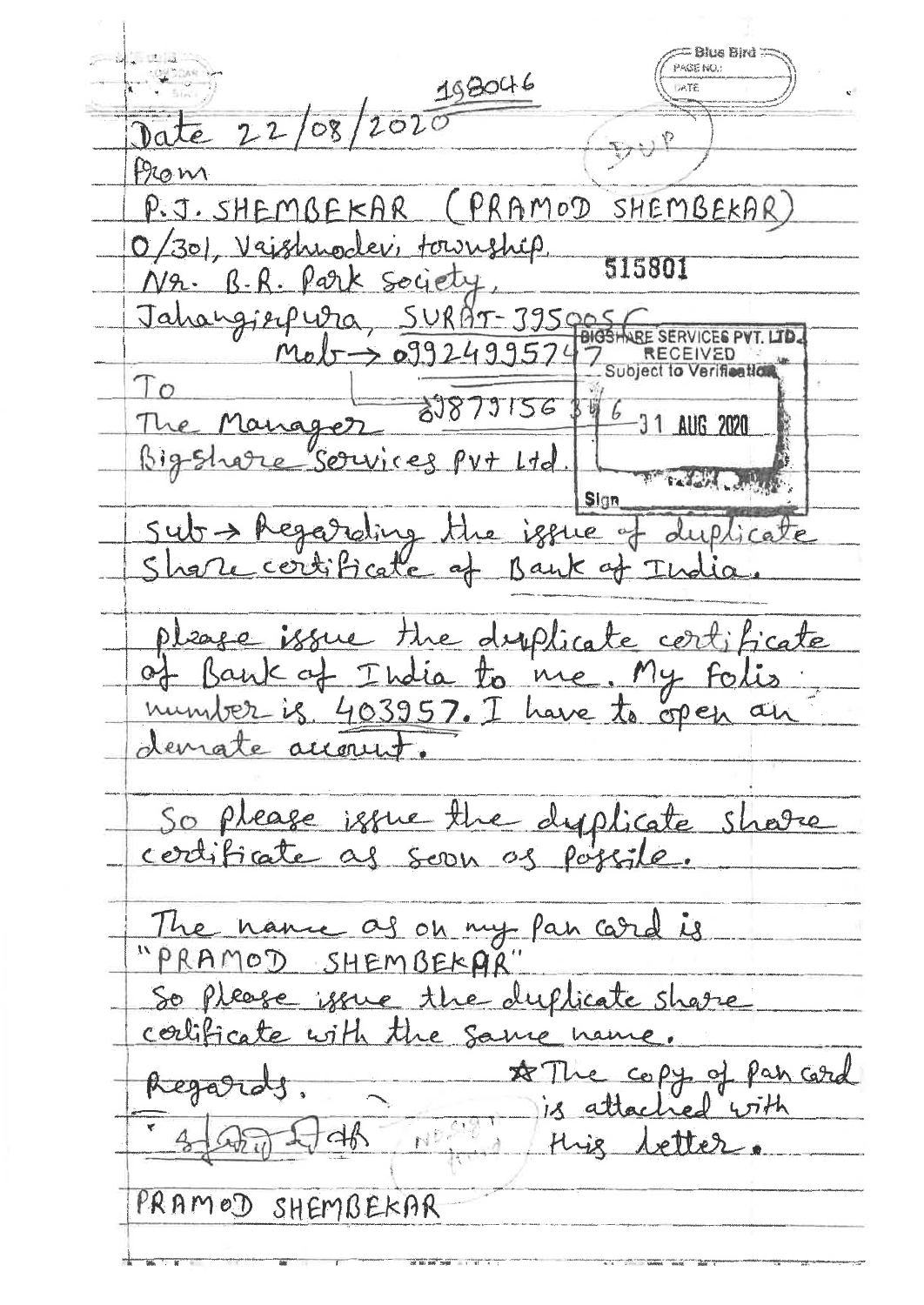$\leftrightarrow$ 

## [External]Duplicate Share Intimations Received On : 20200831

**X** DELETE ← REPLY ← REPLY ALL → FORWARD •••

Mark as unread



bssduplicate@bigshareonline.com Mon 31/08/2020 14:45

To: Rajeev Bhatia; Investor Relations Department;

Cc: vijay@bigshareonline.com; jibu@bigshareonline.com; bhagwan@bigshareonline.com;

 $0$  1 attachment

**515802.pclf** 

Caution: This email originated from a source outside Bank of India.

Dear Sir/Ma'am,

Please be informed that in terms of the provisions of the SEBI (LODR) Regulations, 2015, the Company is required to submit information regarding loss of share certificates and issue of duplicate certificates, to the stock exchange within two days of its getting information. Further, the said intimation has to be filed only through the mode of NEAPS filing for NSE and on listing.bseindia.com for BSE and not via hard copy submission.

Accordingly, we are sharing herewith the receipt of the following request for loss of share certificate of the Company by shareholders, to enable you to comply with the said regulatory requirement within the timelines prescribed.

| Client Name                             | Cert.<br><b>No</b> | Dist. No<br>From | Dist. NO.<br>To | Folio<br>No. | Quantity I | Name                           |
|-----------------------------------------|--------------------|------------------|-----------------|--------------|------------|--------------------------------|
| <b>BANK OF INDIA -</b><br><b>EQUITY</b> | 288471             | 517837001        | 517837100       | 286939       | 100        | <b>ARVIND</b><br><b>RANYAL</b> |

Should you have any queries in respect of the aforesaid instruction kindly revert back.

\_42

Regards,

 $\sim$ 

Bigshare Services Pvt. Ltd.

Alert:External Mail! Exercise caution while opening URL/attachment.

 $\mathbf{\Sigma}$